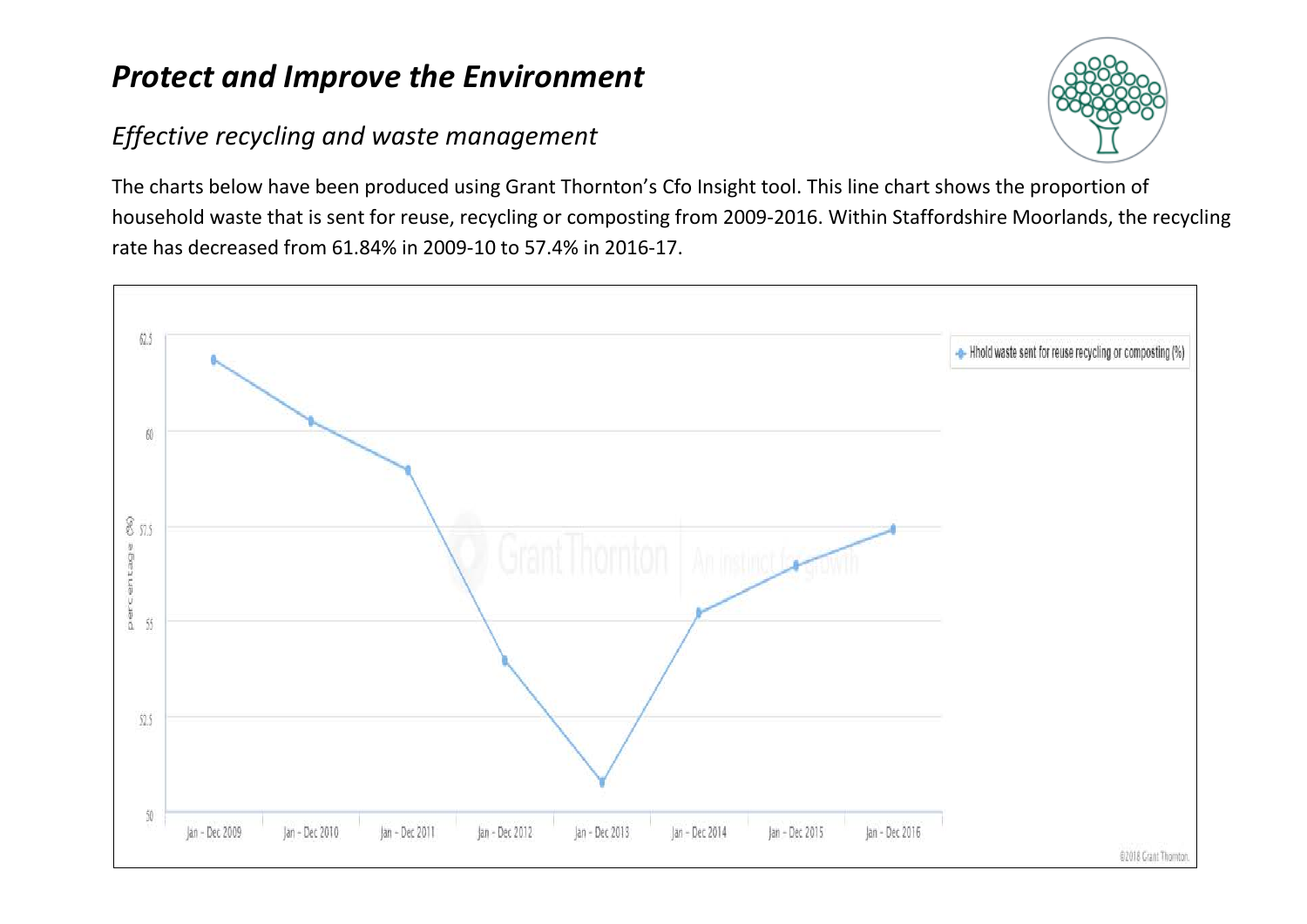This scatter chart demonstrates the relationship between deprivation and the percentage of household waste sent for reuse, recycling or composting and shows that there is a weak negative correlation between deprivation and recycling rate in the context of all English districts. Staffordshire Moorlands has a mid - deprivation score and a high recycling rate within the national context.

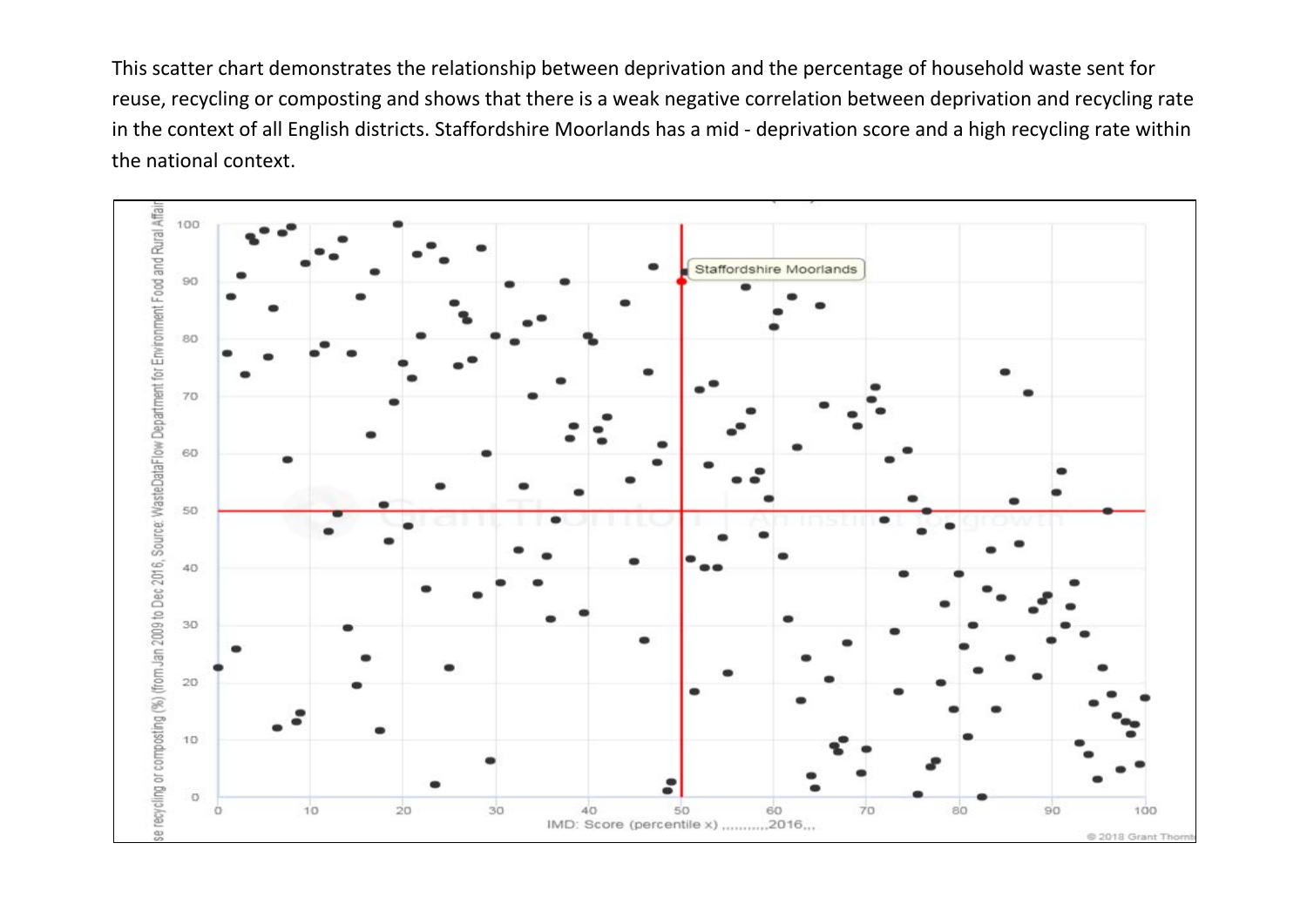This bar chart shows the residual household waste per household in kilograms (2016-17) for Staffordshire Moorlands and individual districts within Staffordshire. Compared to other districts, Staffordshire Moorlands has a low amount of residual waste per household.

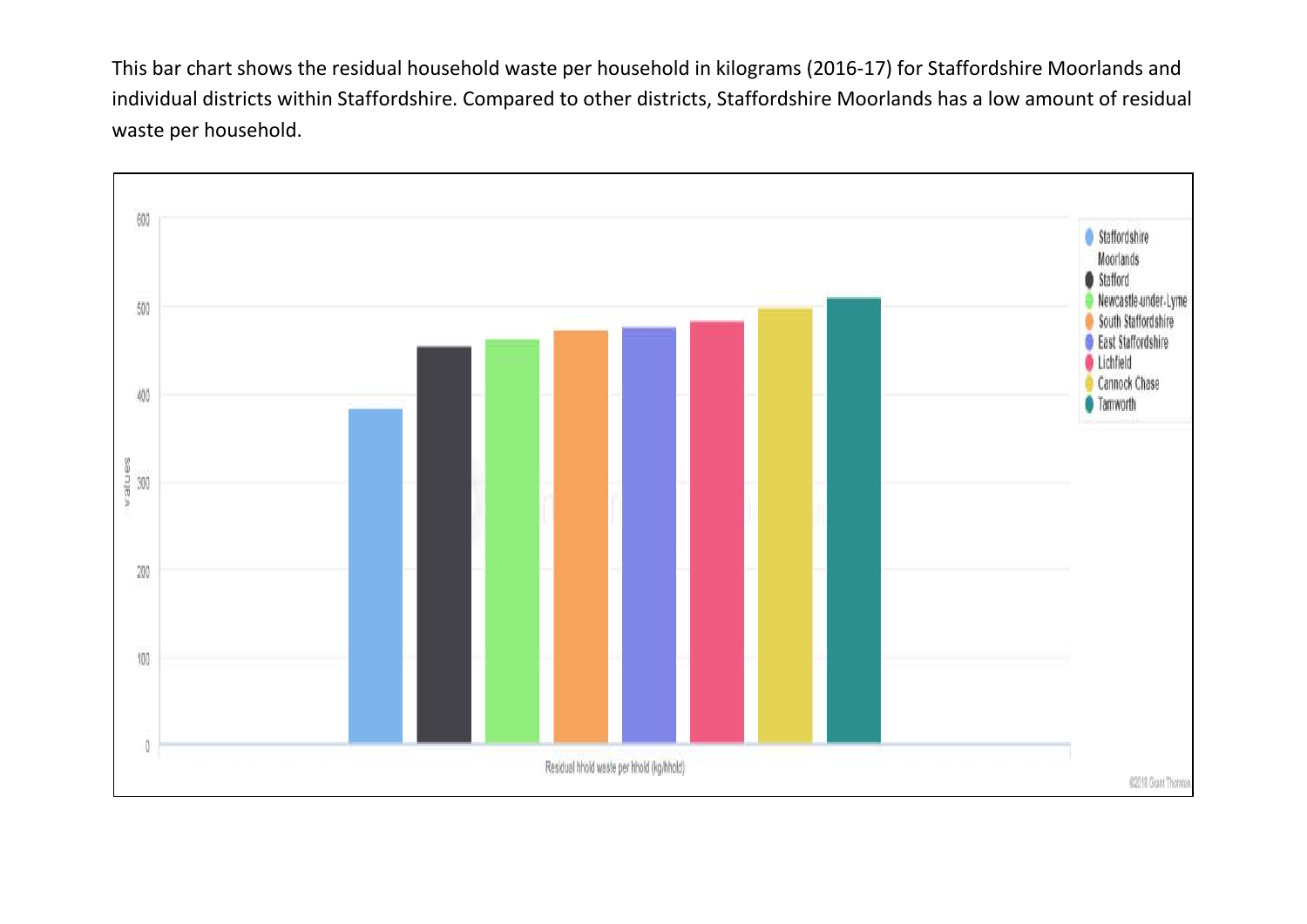The map shows the unit spend on Waste Collection (RO, £/dwelling 2016-17) across all English districts. Staffordshire Moorlands has a very high unit spend, falling into the top 20% nationally.

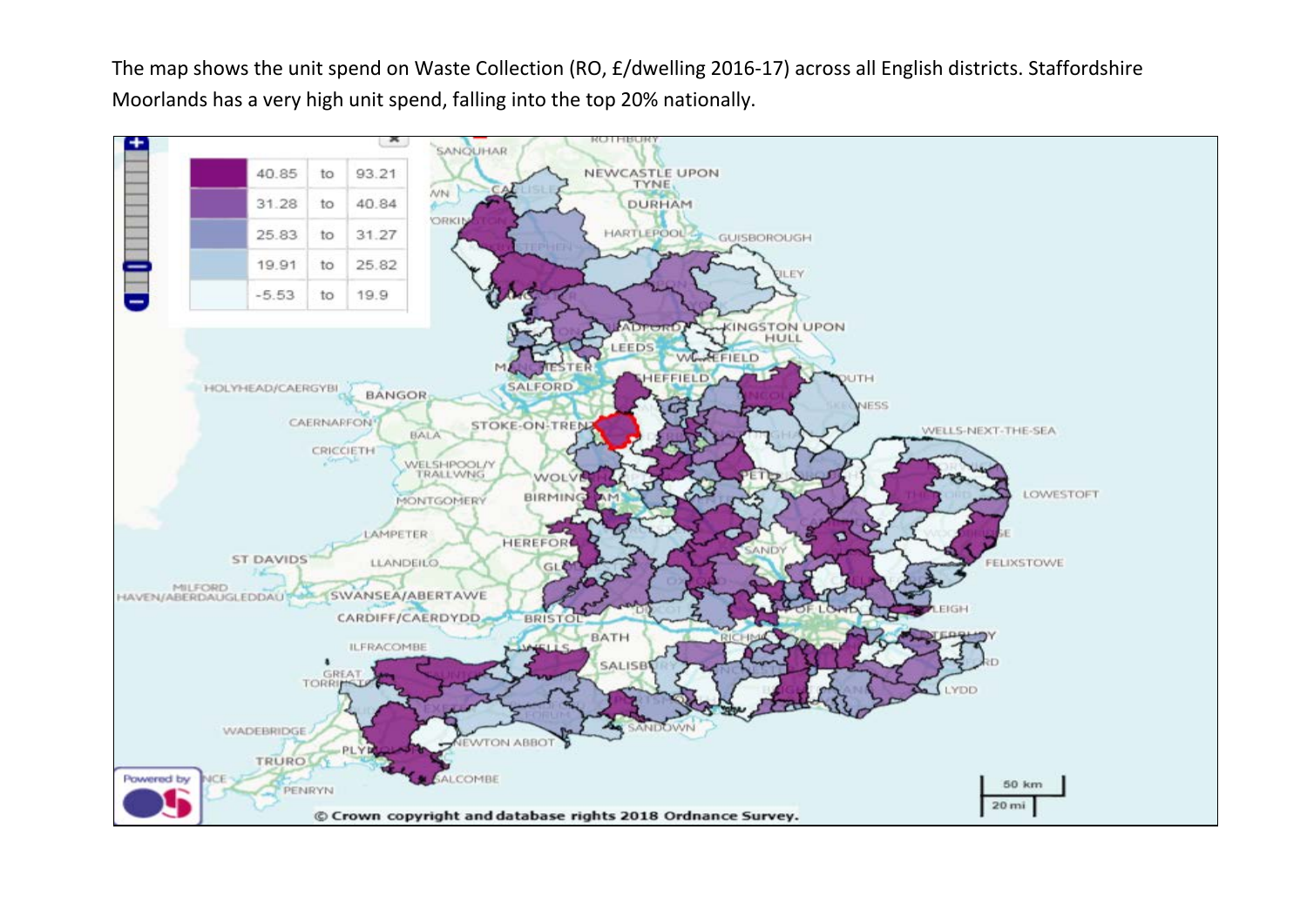This scatter chart shows the correlation between the waste collection RO (£000's) and the kg of residual waste per household. No other district in the West Midlands group has a lower amount of residual waste than Staffordshire Moorlands but the costs are second highest in the group. Warwick residual waste is slightly higher but at a much lower cost.

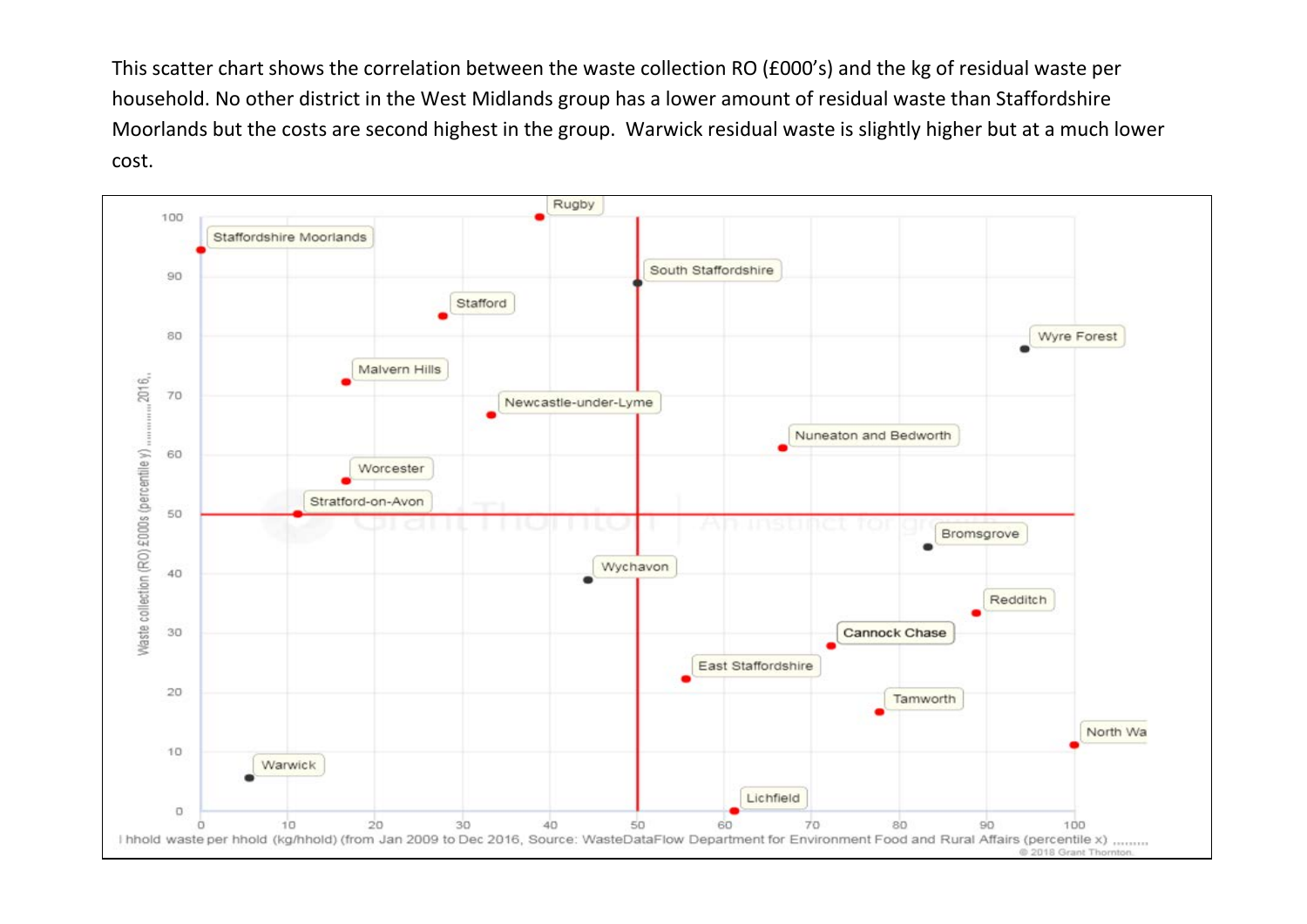This scatter chart shows the correlation between the waste collection RO (£000's) and the % of household waste sent for reuse, recycling or composting. Stratford on Avon has a higher recycling rate but their costs are lower.

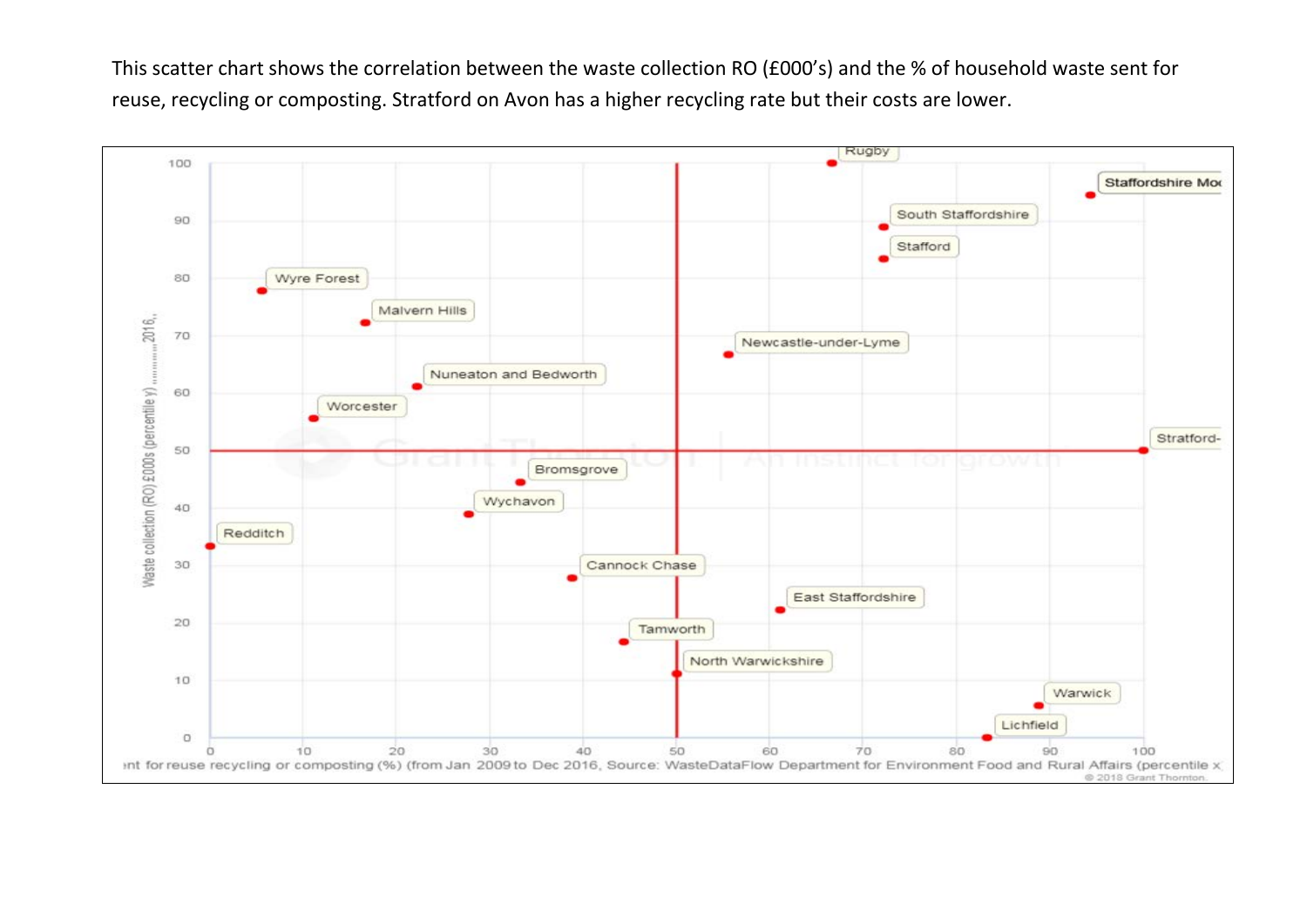## *Provision of high quality public amenities, clean streets and environmental health*

The table shows the number of fly tipping incidents in 2016-17 compared to the 10 nearest neighbours from the West Midlands Group. Compared to the whole West Midlands group, Staffordshire Moorlands were ranked 14<sup>th</sup> (out of 19) in 2016-17 with 511 incidents, this compares favourably to 2015-16 when they were ranked  $11<sup>th</sup>$  with 562 incidents.

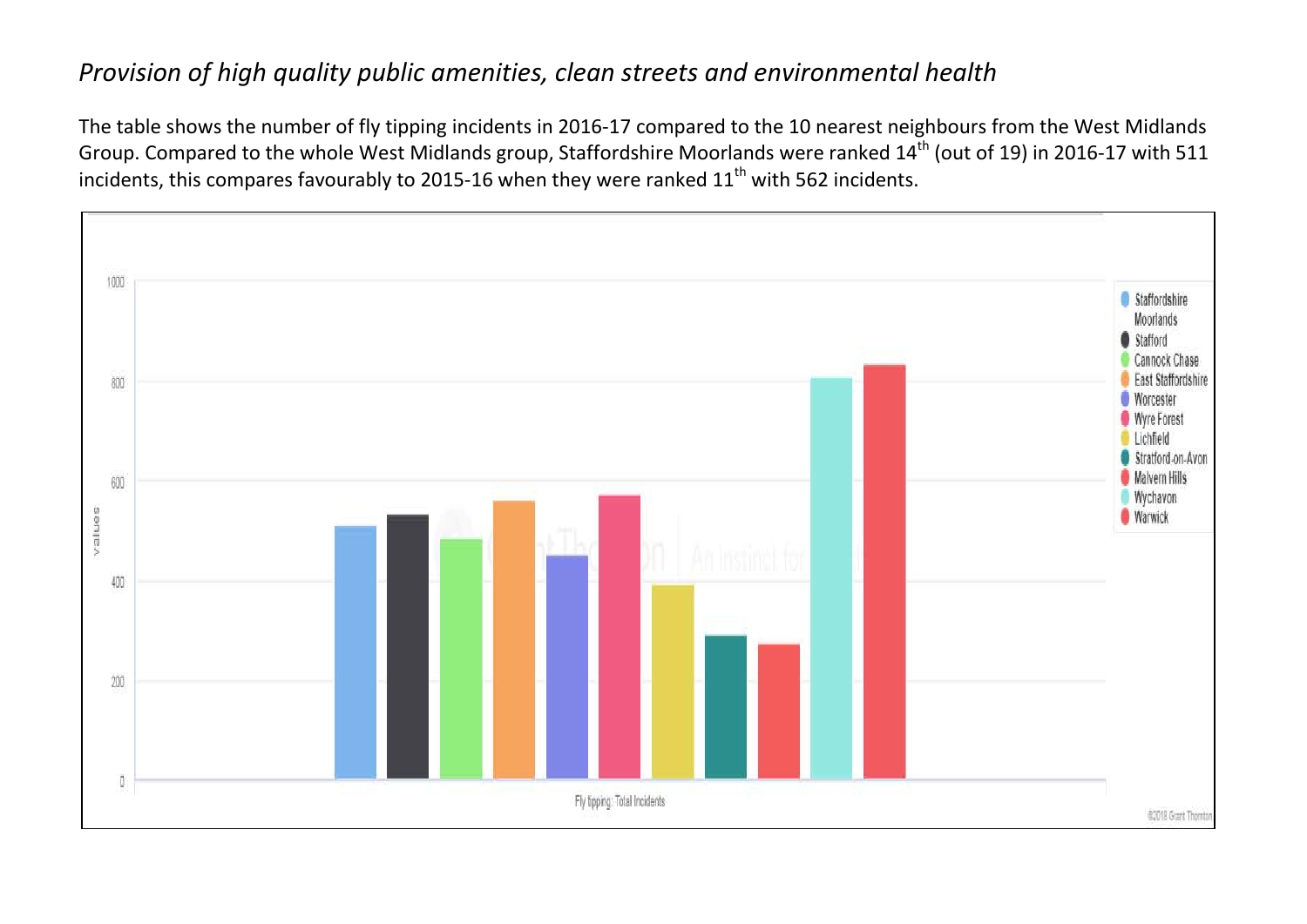This shows the cost (in £ 000's) of Public Conveniences (RO) compared to the 10 nearest neighbours from the West Midlands group in 2016-17. Staffordshire Moorlands have the 2<sup>nd</sup> highest spend in the group at £276,000, compared to £288,000 in 2015-16.